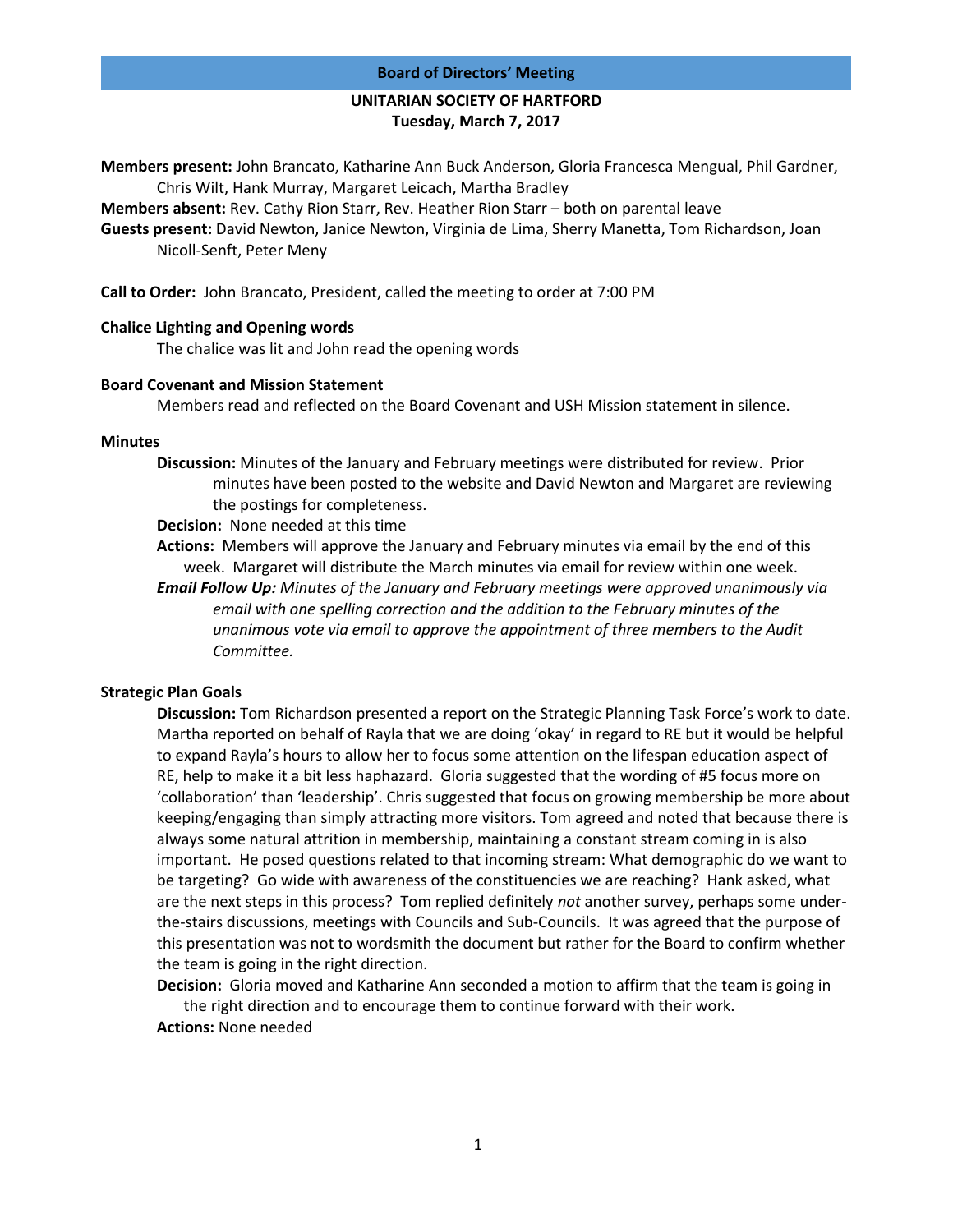### **Board of Directors' Meeting**

# **UNITARIAN SOCIETY OF HARTFORD Tuesday, March 7, 2017**

# **Safer Congregations Policy Proposal**

**Discussion:** Joan Nicoll-Senft and Virginia deLima presented the working draft of the work group's proposal and requested feedback from the Board. It is a blend of pieces adapted from other congregations' policies as well as materials from multiple sources and with the help of Kim Sweeney from the UUA. The plan would lead to a committee of the Board to carry out the policy. Martha noted that its scope was expanded from simply 'sexually safer congregation' to include broader segments of the congregation, such as elders. Hank suggested that there be a brief presentation of the plan at the annual meeting. We noted the challenges in the need to balance the safety and privacy, worth and dignity of *all* concerned, including the perpetrator of unsafe or inappropriate behaviour. Virginia requested that the Board endorse the work-inprocess of this report so that it can be presented at the annual meeting. She also noted that the official adoption of a plan is the first step in USH becoming certified as a "Safer Congregation" by the UUA.

**Decision:** None needed at this time

**Actions:** Board members will send feedback to John over the next few weeks, and he will communicate with the task force.

# **Donation Policy**

- **Discussion:** Hank presented the two previous proposals with edits to incorporate the suggestions from the February meeting. It was noted that whatever policy about donations is ultimately approved will replace the policy currently in our By-Laws. A written vote resulted in a 4 -4 tie between the two proposals. John polled members as to whether further discussion would be likely to change anyone's vote; the answer was no. Margaret suggested that the tie vote may indicate that the Finance Committee had done such a good job in addressing the previously contentious issues that the one remaining difference between the two proposals was not significant enough to make one approach inherently better than the other.
- **Decision:** There was consensus that (a) we want this issue settled as quickly as possible and (b) we would refer the matter back to the Finance Committee along with the content of the Board's discussion.
- **Actions:** The Finance Committee will come back to the April meeting with a proposed resolution to the tie.

# **Stewardship Update**

**Discussion:** Peter Meny reported that the Stewardship Committee is on track with its action plans.

- Presentation at the semi-annual meeting
- Testimonials
- Pie table at coffee hour attracted lots of newcomers
- Stewardship Committee members met with many stakeholder groups to solicit ideas for and commitments to fundraising activities; they will follow up with the groups on this in May.
- Event on USH Facebook page on March 12
- March 19 under-the-stairs for newcomers regarding stewardship
- Stewardship Sunday March 26
- Brian Harvey and Brian Mullen are working on a spreadsheet for tracking progress

**Decision:** None needed at this time.

**Actions:** None needed at this time.